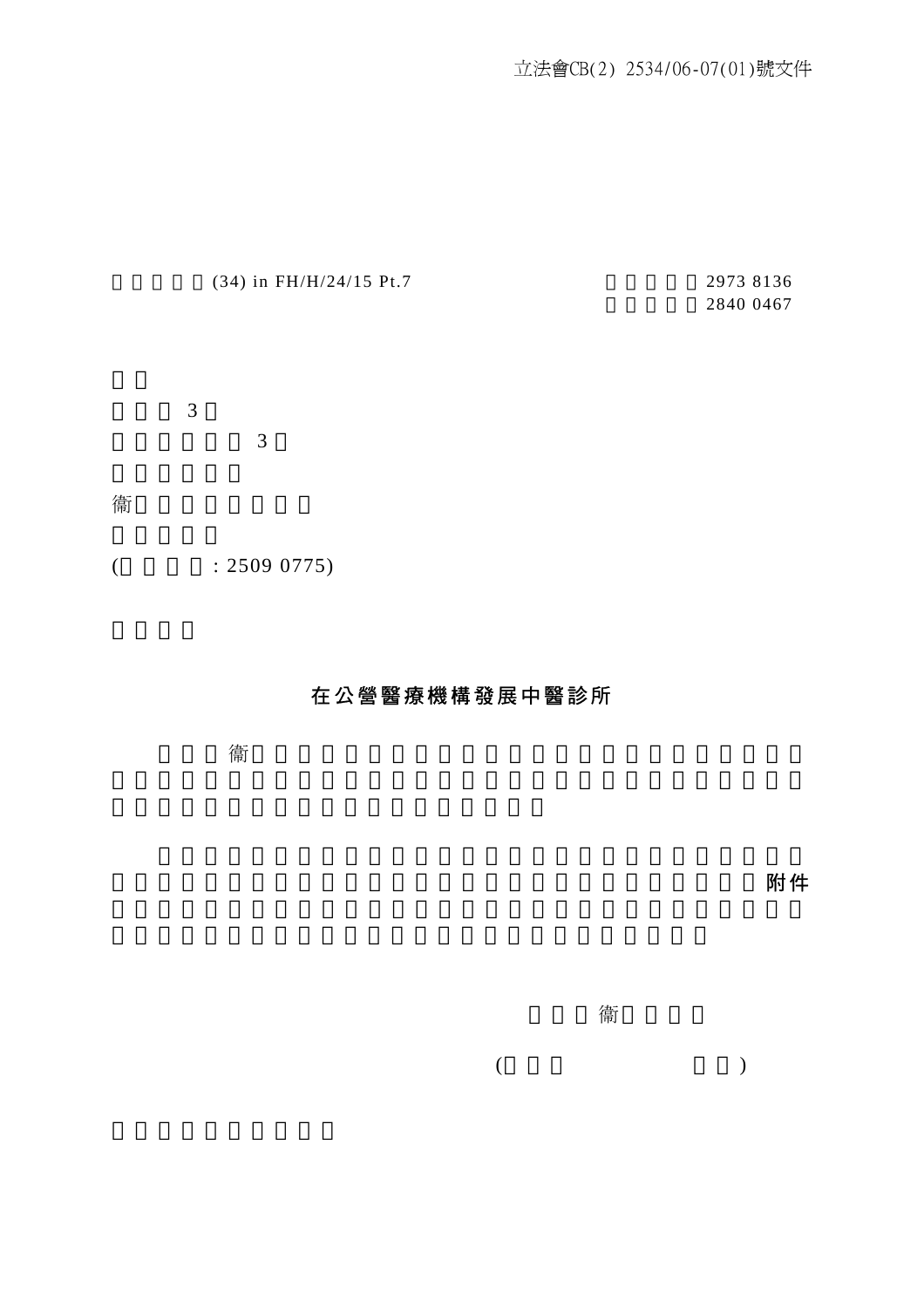## **List of Public Chinese Medicine Clinics (CMCs) and non-profiting-making CMCs run by Non-governmental Organisations\*** 公營中 醫診所及非政 府機構營辦的 非牟利中醫診 所名單 **\***

## **Public Chinese Medicine Clinics**

公 營中醫 診 所

| <b>District</b><br>地區                         | <b>Name of Clinic</b><br>診所名稱                                                                                                                                                       | <b>Address</b><br>地址                                                                                                                                             |
|-----------------------------------------------|-------------------------------------------------------------------------------------------------------------------------------------------------------------------------------------|------------------------------------------------------------------------------------------------------------------------------------------------------------------|
| Central &<br>Western<br>中西區                   | TWGHs Tung Wah Hospital - The University of Hong<br>Kong Clinical Centre for Teaching and Research in<br><b>Chinese Medicine</b><br>東華三院東華醫院-香港大學中醫藥臨床教研中心                          | G/F & 1/F, Yeo Wing (Specialist Outpatient<br>Department), Tung Wah Hospital, 12 Po Yan<br>Street, Sheung Wan, Hong Kong<br>香港上環普仁街十二號東華醫院楊國璋樓地<br>下及一樓(中醫專科門診部) |
| Tsuen Wan<br>荃灣                               | Yan Chai Hospital Chinese Medicine Clinic cum<br><b>Research Centre</b><br>仁濟醫院中醫門診暨科研中心                                                                                            | 2/F, Block E, Yan Chai Hospital, 7-11, Yan Chai<br>Street, Tsuen Wan, New Territories<br>新界荃灣仁濟街 7-11 號仁濟醫院 E 座二樓                                                |
| Tai Po<br>大埔                                  | Nethersole Chinese Medicine Clinical Research &<br><b>Services Centre</b><br>那打素中醫藥臨床研究服務中心                                                                                         | G/F, Block J, Alice Ho Miu Ling Nethersole<br>Hospital, 11 Chuen On Road, Tai Po, New<br><b>Territories</b><br>新界大埔全安路11號雅麗氏何妙齡那打素醫<br>院J座地下                     |
| Wanchai<br>灣仔                                 | The Hong Kong Tuberculosis Association Chinese<br>Medicine Clinic cum Training Centre of the University<br>of Hong Kong<br>香港防癆會中醫診所暨香港大學中醫臨床教研中心                                   | 2/F, Tang Shiu Kin Hospital Community<br><b>Ambulatory Care Centre,</b><br>282 Queen's Road East, Wan Chai, Hong Kong<br>香港灣仔皇后大道東 282號鄧肇堅醫院社區<br>日間醫療中心2樓       |
| Sai Kung<br>(Tseung<br>Kwan O)<br>西貢<br>(將軍澳) | Haven of Hope Christian Service and Hong Kong<br>Baptist University Chinese Medicine Clinic cum<br><b>Clinical Research Centre</b><br> 基督教靈實協會暨香港浸會大學中醫診所及臨床教<br>研中心                | 1/F, Tseung Kwan O Hospital, 2 Po Ning Lane,<br>Hang Hau, Tseung Kwan O, Kowloon<br>將軍澳坑口寶寧里2號將軍澳醫院1樓                                                            |
| Yuen Long<br>元朗                               | The Pok Oi Hospital Chinese Medicine Polyclinic cum<br>The Chinese University of Hong Kong Chinese<br>Medicine Training & Research Centre<br>博愛醫院綜合中醫診所暨香港中文大學中醫臨床教<br>研中心          | 3/F, Yuen Long Madam Yung Fung Shee Health<br>Centre, 26 Sai Ching Street, Yuen Long, New<br>Territories<br>元朗西菁街 26號容鳳書健康中心 3樓                                  |
| Tuen Mun<br>屯門                                | Yan Oi Tong Chinese Medicine Polyclinic cum The<br>Chinese University of Hong Kong Chinese Medicine<br><b>Clinical Training and Research Centre</b><br>仁愛堂綜合中醫診所暨香港中文大學中醫臨床教研<br>中心 | 5/F, Yan Oi Polyclinic, 6 Tuen Lee Street,<br>Tuen Mun, New Territories<br>新界屯門屯利街6號仁愛分科診所5樓                                                                     |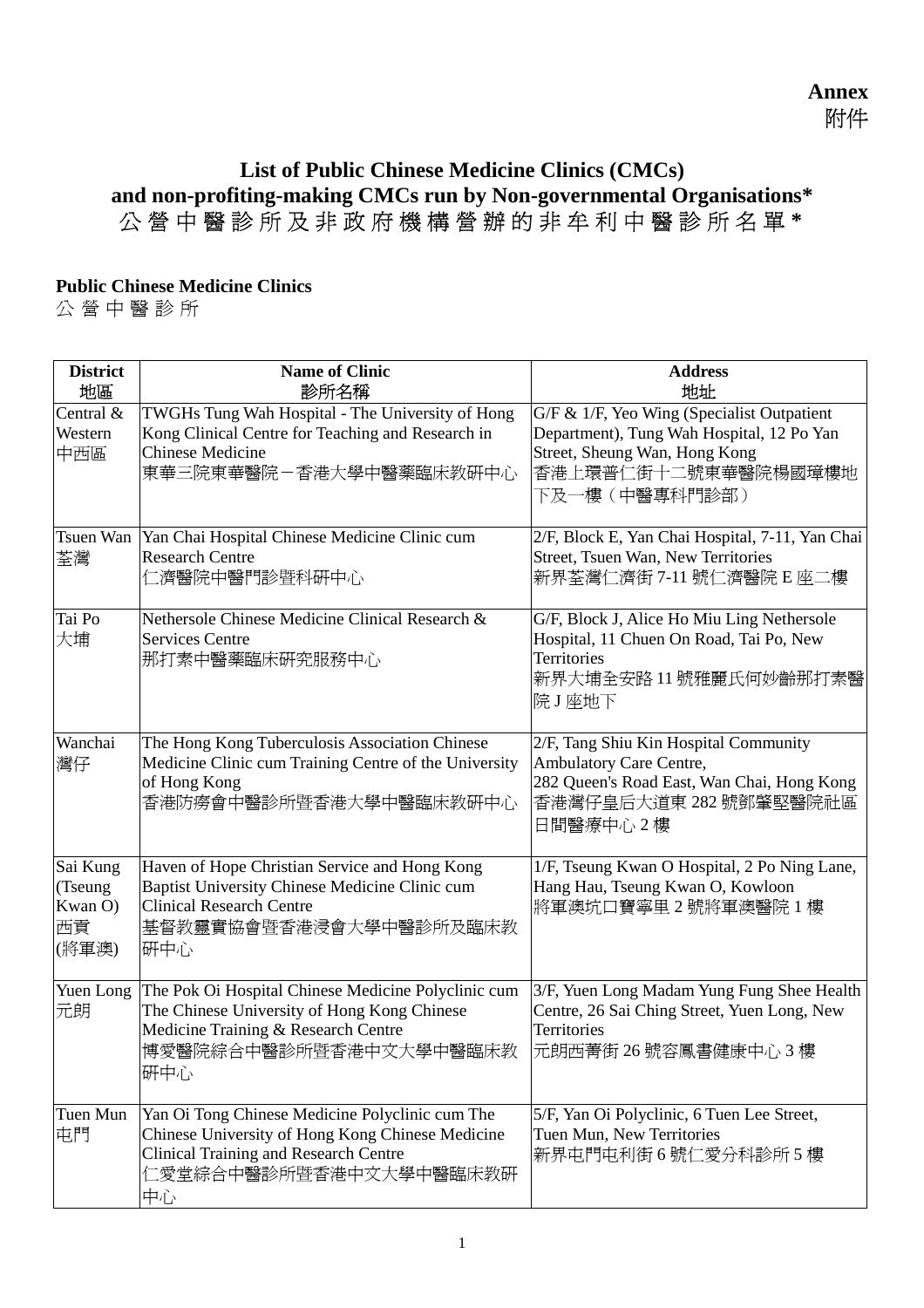| <b>District</b><br>地區 | <b>Name of Clinic</b><br>診所名稱                                                                                                                                                            | <b>Address</b><br>地址                                                                                                     |
|-----------------------|------------------------------------------------------------------------------------------------------------------------------------------------------------------------------------------|--------------------------------------------------------------------------------------------------------------------------|
| 觀塘                    | Kwun Tong United Christian Chinese Medicine Service cum The<br>Chinese University of Hong Kong Chinese Medicine<br>Clinical Training and Research Centre<br>基督教聯合中醫服務暨香港中文大學中醫臨床教研<br>中心 | 4/F, Ngau Tau Kok Jockey Club Clinic, 60 Ting<br>On Street, Ngau Tau Kok, Kowloon<br>九龍牛頭角60號定安街牛頭角賽馬會診所4<br>樓           |
|                       | Kwai Tsing Yan Chai Hospital cum Hong Kong Baptist University                                                                                                                            | G/F, Ha Kwai Chung Polyclinic & Special                                                                                  |
| 葵青                    | Chinese Medicine Clinic cum Training and Research<br>Centre<br>仁濟醫院暨香港浸會大學中醫診所及臨床教研中心                                                                                                    | <b>Education Services Centre,</b><br>77 Lai Cho Road, Kwai Chung, New Territories<br> 新界葵涌麗祖路77號下葵涌分科診所及特殊 <br> 教育服務中心地下 |

## **Chinese Medicine Clinics run by Non-governmental Organisations (NGOs)**

非 政府機 構營辦的 中醫診 所

| <b>District</b><br>地區                    | <b>NGO</b><br>非政府機構                                                                                    | <b>Name of Clinic</b><br>診所名稱                                                                                                                                                                                                                                                                     | <b>Address</b><br>地址                                                                                                                                                                                                                                                    |
|------------------------------------------|--------------------------------------------------------------------------------------------------------|---------------------------------------------------------------------------------------------------------------------------------------------------------------------------------------------------------------------------------------------------------------------------------------------------|-------------------------------------------------------------------------------------------------------------------------------------------------------------------------------------------------------------------------------------------------------------------------|
| <b>Hong Kong</b><br><b>Island</b><br>香港島 |                                                                                                        |                                                                                                                                                                                                                                                                                                   |                                                                                                                                                                                                                                                                         |
| Central &<br>Western<br>中西區              | Tung Wah Group of<br>Hospitals (TWGHs)<br>東華三院                                                         | Tung Wah Hospital Chinese Medicine<br><b>General Outpatient Clinic</b><br>東華醫院中醫普通科門診部<br>Tung Wah Hospital - The University of<br>Hong Kong Clinical Centre for<br>Teaching and Research in Chinese<br>Medicine<br>Chinese Medicine Day Service Centre<br>東華三院東華醫院-香港大學中醫藥<br>臨床教研中心<br>中醫日間服務中心 | 1/F, Tung Fai Garden, 17 Po Yan Street,<br>Sheung Wan, Hong Kong<br>香港上環普仁街 17 號東輝花園 1 樓<br>4/F & 6/F, Hawkins Wing (Chinese<br>Medicine Day Service Centre), Tung<br>Wah Hospital, 12 Po Yan Street,<br>Sheung Wan, Hong Kong<br>香港上環普仁街十二號東華醫院鶴堅<br>士樓四樓及六樓(中醫日間服務中心) |
|                                          | Yan Chai Hospital                                                                                      | <b>TWGHs Sophia Wang Integrated</b><br>Chinese & Western Medicine<br><b>Treatment Centre</b><br><b>BOC Medical Centre</b>                                                                                                                                                                         | 4/F, Centenary Building, Tung Wah<br>Hospital, 12 Po Yan Street, Sheung<br>Wan, Hong Kong<br>東華三院王李名珍中西醫藥治療中心 香港上環普仁街十二號東華醫院百週<br>年紀念樓四樓<br>G/F, 36 A Western Street, Sai YingPun,                                                                                      |
|                                          | 二濟醫院<br>of Trade Unions<br><b>Workers' Medical</b><br>Clinics (FTU Clinics)<br>香港工會聯合會工人<br>醫療所(工人醫療所) | 中銀醫療中心<br>Hong Kong Federation Chinese medicine clinic<br>中醫診所                                                                                                                                                                                                                                    | Hong Kong<br>香港西營盤西邊街 36A 地下<br>3/F, Siu Ying Commercial Building,<br>Queen's Road Central, Central<br>中環皇后大道中 151-153 號兆英商業<br>大廈3樓                                                                                                                                    |
| Eastern<br>東區                            | 博愛醫院                                                                                                   | Pok Oi Hospital (POH) Mrs. Leung Chi Chim Chinese<br>Medicine Polyclinic<br>梁之潛夫人綜合中醫專科診所<br>POH Chinese Medicine Mobile Clinic<br>博愛流動綜合中醫診所                                                                                                                                                     | Shop G2, Tien Shan Mansion, 9 Taikoo<br>Shing Road, HK<br>香港太古城太古城道9號天山閣地舖<br>2號<br>Chai Wan, North Point<br>柴灣,北角                                                                                                                                                      |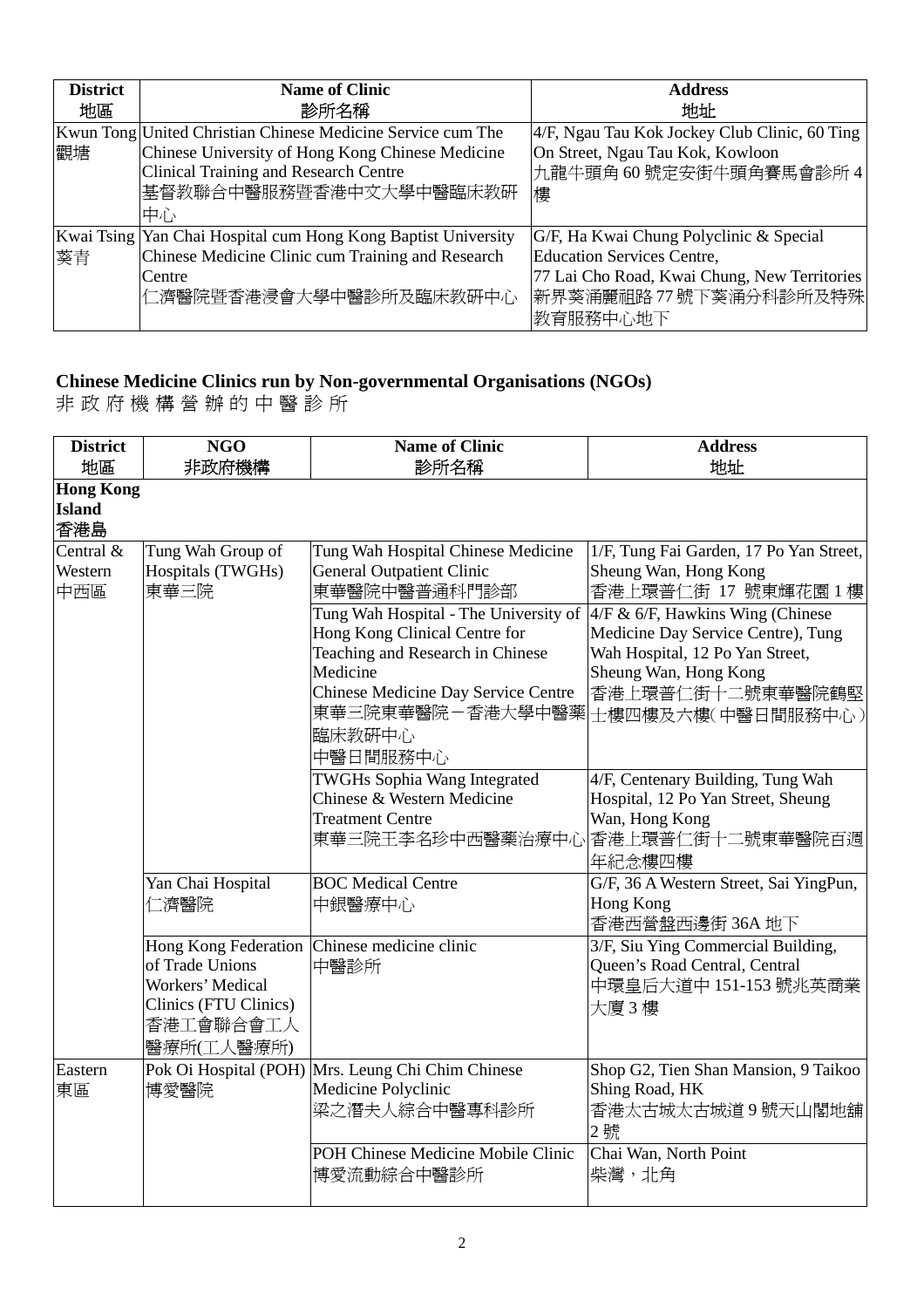| <b>District</b>         | <b>NGO</b>                  | <b>Name of Clinic</b>                                                                                                                               | <b>Address</b>                                                                                                                                                                                                                 |
|-------------------------|-----------------------------|-----------------------------------------------------------------------------------------------------------------------------------------------------|--------------------------------------------------------------------------------------------------------------------------------------------------------------------------------------------------------------------------------|
| 地區                      | 非政府機構                       | 診所名稱                                                                                                                                                | 地址                                                                                                                                                                                                                             |
| Eastern<br>東區           | Yan Oi Tong<br>仁愛堂          | Yan Oi Tong Chinese Medicine Vehicle Electric Road, Tin Hao<br>仁愛堂流動中醫醫療車                                                                           | 天后電氣道                                                                                                                                                                                                                          |
|                         |                             |                                                                                                                                                     | Healthy Village Estate; Model Housing<br>Estate; Harbour Heights, North Point<br>北角健康邨,模範邨,海峯園                                                                                                                                 |
|                         |                             |                                                                                                                                                     | Lei King Wan, Sai Wan Ho<br>西灣河鯉景灣                                                                                                                                                                                             |
|                         |                             |                                                                                                                                                     | Yiu Tung Estate; Oi Tung Estate, Shau<br>Kei Wan<br>筲箕灣耀東邨,愛東邨                                                                                                                                                                 |
|                         |                             |                                                                                                                                                     | Fullview Garden; Harmony Garden,<br>Siu Sai Wan<br>小西灣富景花園,富欣花園                                                                                                                                                                |
|                         |                             |                                                                                                                                                     | Yee Tai Street, Chai Wan<br>柴灣怡泰街                                                                                                                                                                                              |
|                         | <b>FTU Clinics</b><br>工人醫療所 | Chinese medicine clinic<br>中醫診所                                                                                                                     | G/F, Fok Sing Building, 234-238 Shau<br>Kei Wan Road, Sai Wan Ho<br>西灣河筲箕灣道 234-238 號福昇大廈<br>地下                                                                                                                                |
| Southern<br>南區          | POH<br>博愛醫院                 | Mrs. Wong Kai Tai Chinese Medicine<br>Polyclinic<br>黃啓泰夫人綜合中醫專科診所                                                                                   | Shop 709-710, Wah Kwong House,<br>Wah Fu Estate, Aberdeen<br>香港仔華富邨華光樓 709-710 舖                                                                                                                                               |
|                         |                             | POH Chinese Medicine Mobile Clinic<br>博愛流動綜合中醫診所                                                                                                    | Ap Lei Chau<br>鴨脷洲                                                                                                                                                                                                             |
|                         | Yan Oi Tong<br>二愛堂          | Yan Oi Tong Chinese Medicine Vehicle Wah Kwai Estate, Aberdeen<br>仁愛堂流動中醫醫療車                                                                        | 香港仔華貴邨                                                                                                                                                                                                                         |
| Wanchai<br>灣仔           | <b>TWGHs</b><br>東華三院        | Kong Polytechnic University<br>Wilson T.S. Wang Chinese Medicine<br><b>Clinical Research and Services Centre</b><br>東華東院 – 香港理工大學王澤森中<br>醫藥臨床研究服務中心 | Tung Wah Eastern Hospital – The Hong 3/F, Ambulatory Medical Service Block<br>(Nurses Quarters), Tung Wah Eastern<br>Hospital, 19 Eastern Hospital Road,<br>Causeway Bay, Hong Kong<br>香港銅鑼灣東院道 19 號東華東院日<br>間醫療服務大樓(護士宿舍舊址)三樓 |
|                         | <b>FTU Clinics</b><br>工人醫療所 | Chinese medicine clinic<br>中醫診所                                                                                                                     | 1-2/F, 5-13 Lee Garden Road,<br>Causeway Bay<br>銅鑼灣利園山道 5-13號 1-2樓                                                                                                                                                             |
| Kowloon<br>九龍           |                             |                                                                                                                                                     |                                                                                                                                                                                                                                |
| Kowloon<br>City         | Yan Oi Tong<br>仁愛堂          | Yan Oi Tong Chinese Medicine Vehicle Ho Man Tin Estate<br>仁愛堂流動中醫醫療車                                                                                | 何文田邨                                                                                                                                                                                                                           |
| 九龍城                     | Lok Sin Tong<br>樂善堂         | The Medical Clinic of Lok Sin Tong<br>樂善堂醫療所                                                                                                        | 61 Lung Kong Road, Kowloon City<br>九龍城龍崗道 61號                                                                                                                                                                                  |
| Yau Tsim<br>Mong<br>油尖旺 | <b>TWGHs</b><br>東華三院        | Kwong Wah Hospital Chinese<br>Medicine General Outpatient Clinic<br>廣華醫院中醫普通科門診部                                                                    | G/F, East Wing, Kwong Wah Hospital,<br>25 Waterloo Road, Yaumatei, Kowloon<br>(Entrance at Dundas Street)<br>九龍油麻地窩打老道 25 號廣華醫院<br>東翼地下(登打士街入口)                                                                                |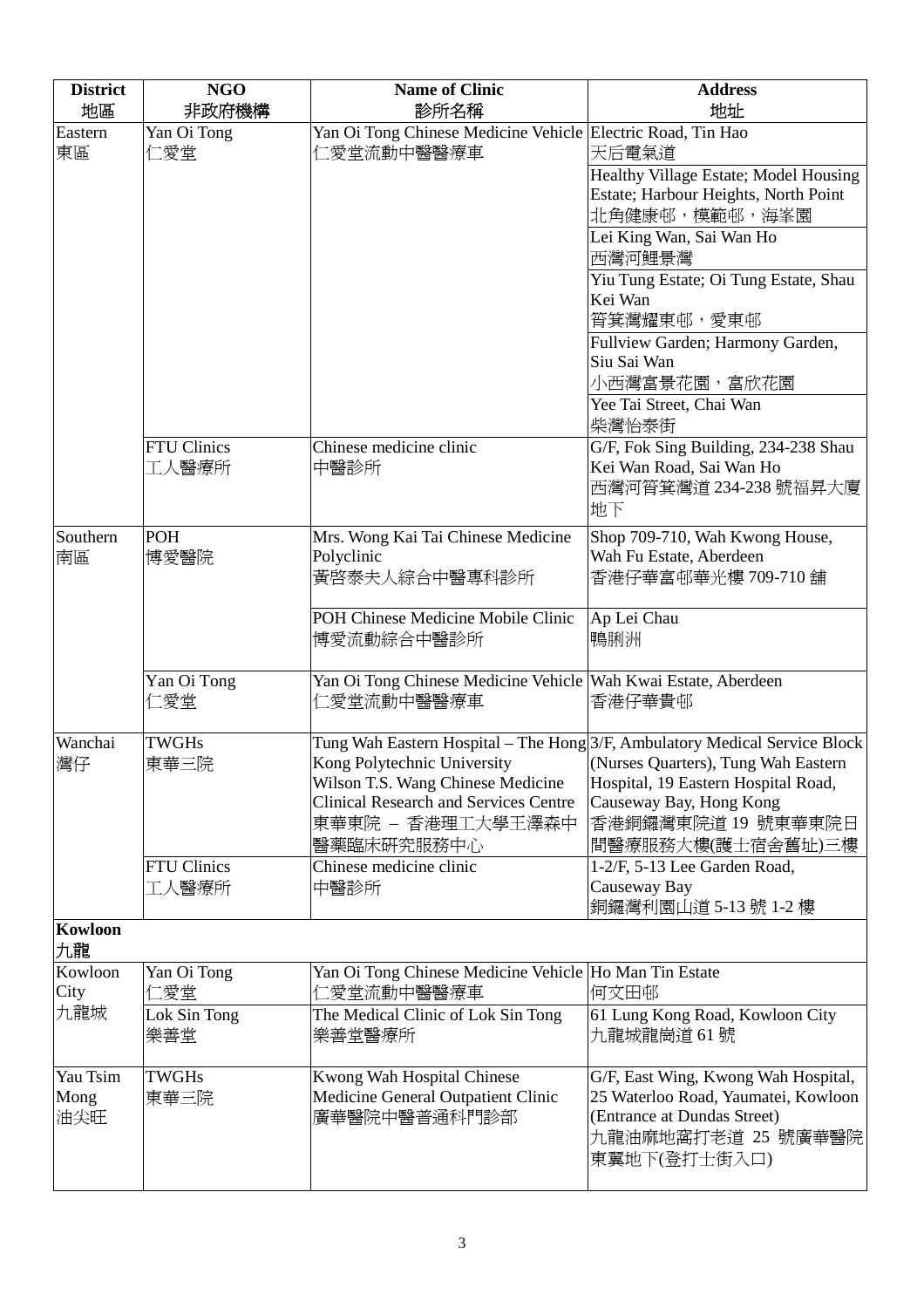| <b>District</b><br>地區 | <b>NGO</b>              | <b>Name of Clinic</b>                                                            | <b>Address</b><br>地址                                       |
|-----------------------|-------------------------|----------------------------------------------------------------------------------|------------------------------------------------------------|
|                       | 非政府機構                   | 診所名稱                                                                             |                                                            |
| Yau Tsim<br>Mong      | <b>TWGHs</b><br>東華三院    | Kwong Wah Hospital - The Chinese<br>University of Hong Kong Chinese              | Kwong Wah Hospital, 25 Waterloo<br>Road, Yaumatei, Kowloon |
| 油尖旺                   |                         | Medicine Clinical Research and                                                   | 九龍油麻地窩打老道 25 號廣華醫院                                         |
|                       |                         | <b>Services Centre</b>                                                           | 6/F, North Wing, Kwong Wah Hospital,                       |
|                       |                         |                                                                                  | 廣華醫院 - 香港中文大學中醫藥臨 25 Waterloo Road, Yaumatei, Kowloon      |
|                       |                         | 床研究服務中心                                                                          | 九龍油麻地窩打老道 25 號廣華醫院<br>北翼六樓                                 |
|                       | <b>FTU Clinics</b>      | Chinese medicine clinic                                                          | 11/F, Silver Commercial Building, 719                      |
|                       | 工人醫療所                   | 中醫診所                                                                             | Nathan Road, Mong Kok, Kowloon                             |
|                       |                         |                                                                                  | 九龍旺角彌敦道 719號銀都商業大廈                                         |
|                       |                         |                                                                                  | 11樓                                                        |
| Sham Shui             | POH                     | POH Chinese Medicine Mobile Clinic                                               | Mei Foo Sun Chuen, Lai Kok Chuen                           |
| Po                    | 博愛醫院                    | 博愛流動綜合中醫診所                                                                       | 美孚新村, 麗閣邨                                                  |
| 深水埗                   | Yan Oi Tong             | Yan Oi Tong Chinese Medicine Vehicle Fu Cheong Estate, Sham Shui Po              |                                                            |
|                       | 仁愛堂                     | 仁愛堂流動中醫醫療車                                                                       | 深水埗富昌邨                                                     |
| Wong Tai              | <b>TWGHs</b>            | TWGHs Wong Tai Sin Hospital - Hong G/F, Block C, TWGHs Wong Tai Sin              |                                                            |
| Sin<br>黃大仙            | 東華三院                    | Kong Baptist University Sophia Wang<br><b>Chinese Medicine Clinical Research</b> | Hospital, 124 Shatin Pass Road,<br>Kowloon                 |
|                       |                         | and Services Centre                                                              | 九龍沙田坳道 124 號黃大仙醫院C                                         |
|                       |                         | 東華三院黃大仙醫院 - 香港浸會大                                                                | 座地下                                                        |
|                       |                         | 學王李名珍中醫藥臨床硏究服務中心                                                                 |                                                            |
|                       | POH                     | POH Chinese Medicine Mobile Clinic                                               | Choi Wan Estate, Chee Wan Shen                             |
|                       | 博愛醫院                    | 博愛流動綜合中醫診所                                                                       | 彩雲邨,慈雲山                                                    |
|                       | Yan Oi Tong             | Yan Oi Tong Chinese Medicine Vehicle Tsz Lok Estate, Tsz Wan Shan                |                                                            |
|                       | 仁愛堂                     | 二愛堂流動中醫醫療車                                                                       | 慈雲山慈樂邨                                                     |
|                       |                         |                                                                                  | Lower Wong Tai Sin Estate, Wong Tai                        |
|                       |                         |                                                                                  | Sin                                                        |
|                       |                         |                                                                                  | 黃大仙下邨                                                      |
|                       |                         |                                                                                  | Wan On House, Wang Tao Hom Estate                          |
|                       |                         |                                                                                  | 橫頭磡邨宏安樓                                                    |
|                       | Sik Sik Yuen            | Sik Sik Yuen Herbal Clinic                                                       | G/F, Po Chai Hall, Wong Tai Sin                            |
|                       | 嗇色園                     | 嗇色園中藥局                                                                           | Temple, 2 Chuk Yuen Village, Wong                          |
|                       |                         |                                                                                  | Tai Sin                                                    |
|                       |                         |                                                                                  | 黃大仙竹園村二號黃大仙祠內普濟樓<br>下層                                     |
| <b>Kwun Tong</b>      | <b>United Christian</b> | Sau Mau Ping Community Health                                                    | Room 313, 3/F., Sau Mau Ping                               |
| 觀塘                    | <b>Medical Service</b>  | Centre                                                                           | Shopping Arcade, Sau Mau Ping Estate,                      |
|                       | 基督教聯合醫務協會               | 秀茂坪社區健康中心                                                                        | Kowloon                                                    |
|                       | POH                     | POH Chinese Medicine Mobile Clinic                                               | 九龍秀茂坪邨秀茂坪商場3樓313室                                          |
|                       | 博愛醫院                    | 博愛流動綜合中醫診所                                                                       | Kowloon Bay<br>九龍灣                                         |
|                       | Yan Oi Tong             | Yan Oi Tong Chinese Medicine Vehicle   Yau Lai Estate; Tsui Ping South Estate;   |                                                            |
|                       | 仁愛堂                     | 仁愛堂流動中醫醫療車                                                                       | Lok Wah South Estate; Po Pui Court;                        |
|                       |                         |                                                                                  | Po Tat Estate; Yau Tong Estate, Kwun                       |
|                       |                         |                                                                                  | Tong                                                       |
|                       |                         |                                                                                  | 觀塘油麗邨,翠屏南邨,樂華南邨,                                           |
|                       |                         |                                                                                  | 寶珮苑,寶達邨,油塘邨                                                |
|                       |                         |                                                                                  | Ping Tin Estate, Lam Tin                                   |
|                       |                         |                                                                                  | 藍田平田邨                                                      |
|                       | <b>FTU Clinics</b>      | Chinese medicine clinic                                                          | G/F, Lai Yue Building, 3 Horse Shoe                        |
|                       | 工人醫療所                   | 中醫診所                                                                             | Lane, Kwun Tong                                            |
|                       |                         |                                                                                  | 觀塘馬蹄徑3號麗裕大廈地下                                              |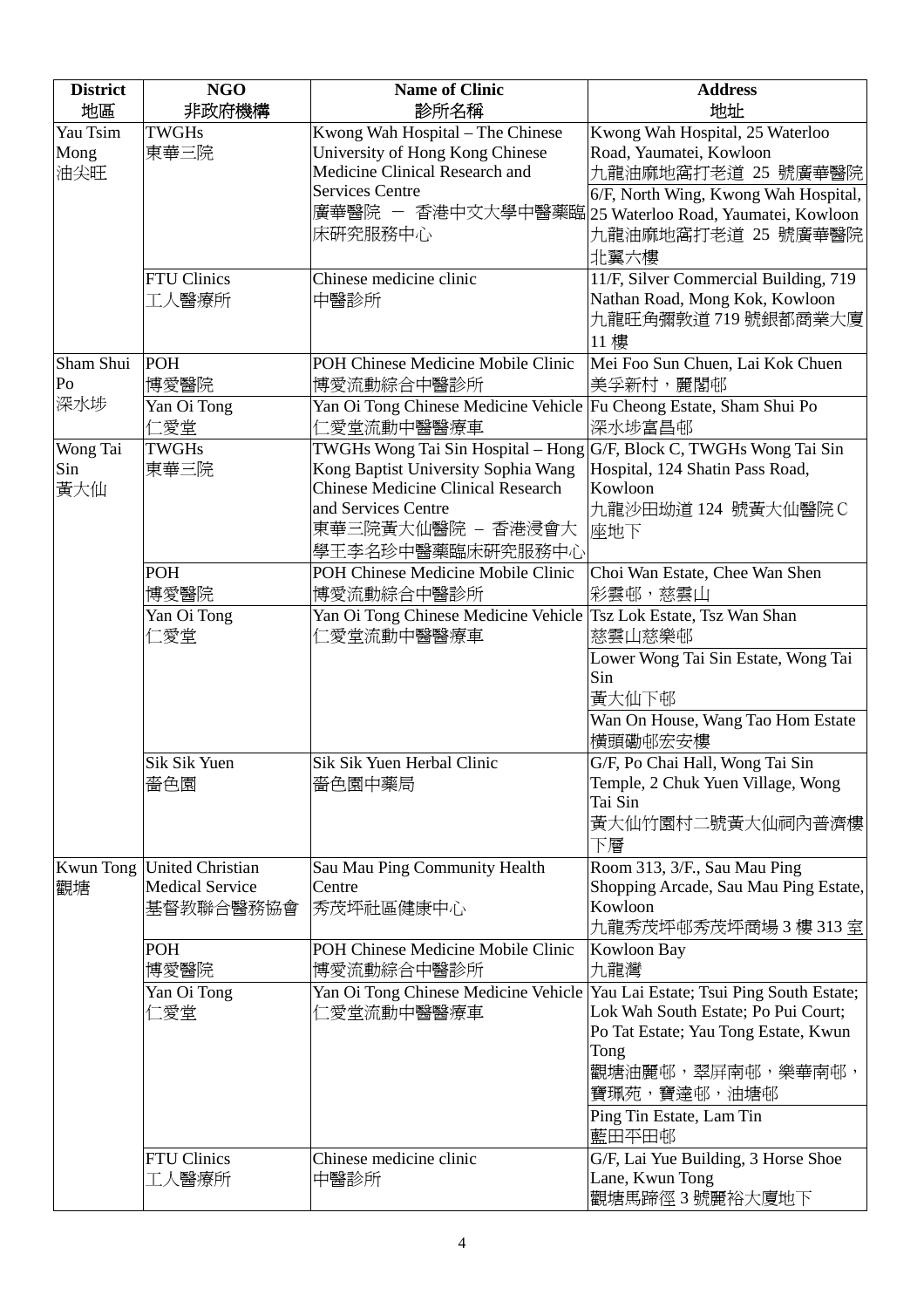| <b>District</b>          | <b>NGO</b>                  | <b>Name of Clinic</b>                                                                                | <b>Address</b>                                                                                                                |
|--------------------------|-----------------------------|------------------------------------------------------------------------------------------------------|-------------------------------------------------------------------------------------------------------------------------------|
| 地區<br><b>New</b>         | 非政府機構                       | 診所名稱                                                                                                 | 地址                                                                                                                            |
| <b>Territories</b><br>新界 |                             |                                                                                                      |                                                                                                                               |
| Tai Po<br>大埔             | Yan Oi Tong<br>仁愛堂          | Yan Oi Tong Tse Ng Tsui Ha Medical<br>Centre<br>仁愛堂謝吳翠霞綜合醫療中心                                        | Shop 1-2, Kwong Fuk Place, 2-16<br>Kwong Fuk Road, Tai Po<br>大埔廣福道 2-16號廣福華庭 1-2號地<br>舖                                       |
|                          |                             | Yan Oi Tong Chinese Medicine Vehicle   Wan Tao Tong Estate; Tai Wo Estate,<br>仁愛堂流動中醫醫療車             | Tai Po<br>大埔運頭塘邨,太和邨                                                                                                          |
|                          | <b>FTU Clinics</b><br>工人醫療所 | Chinese medicine clinic<br>中醫診所                                                                      | 1/F, Po Hong Mansion, 70-78 Kwong<br>Fuk Road, Tai Po<br>大埔廣福道 70-78 號寶康大廈 1 樓                                                |
|                          | Lok Sin Tong<br>樂善堂         | Lok Sin Long Wong Siu Sang<br>Polyclinics Tai Po<br>樂善堂王兆生大埔分科診所                                     | G/F, 8 Wan Tau Street, Tai Po Market<br>大埔墟運頭街 8 號地下                                                                          |
| Tuen Mun<br>屯門           | Yan Oi Tong<br>仁愛堂          | Yan Oi Tong Mrs. Shirley WK Siu<br><b>Medical Centre</b><br>仁愛堂蕭梁詠筠綜合醫療中心                            | G/F, Yan Oi Tong Jockey Club<br>Community and Sports Centre, 18 Kai<br>Man Path, Tuen Mun<br>屯門啓民徑 18號仁愛堂賽馬會社區<br>及體育中心地下     |
|                          |                             | Yan Oi Tong Chinese Medicine Vehicle Fu Tai Estate; Yuet Wu Villa; Tin King<br>仁愛堂流動中醫醫療車            | Estate; Siu Hong Court; Hanford<br>Garden, Tuen Mun<br>屯門富泰邨,悅湖山莊,田景邨,兆<br>康苑,恆福花園                                            |
|                          | POH<br>博愛醫院                 | POH Chinese Medicine Mobile Clinic<br>博愛流動綜合中醫診所                                                     | Glorious Garden, Siu Lun Court<br>富健花園,兆麟苑                                                                                    |
|                          | <b>FTU Clinics</b><br>工人醫療所 | Chinese medicine clinic<br>中醫診所                                                                      | G/F, Shop 63 Acme Shopping Arcade,<br>132 Heung Sze Wui Road, Tuen Mun<br>屯門鄉事會路132號雅都商場地下63<br>號                             |
| Yuen Long<br>元朗          | POH<br>博愛醫院                 | Yuen Long Tung Koon District<br><b>Association Chinese Medicine</b><br>Polyclinic<br>元朗東莞同鄉會綜合中醫專科診所 | No 2-3, Wing B, G/F, Wah Yau House,<br>Tin Wah Estate, Tin Shui Wai<br>新界元朗天水圍天華邨華祐樓B翼地<br>$\overline{\Gamma}$                |
|                          |                             | POH Chinese Medicine Mobile Clinic<br>博愛流動綜合中醫診所                                                     | Tin Shing Court, Kingswood Villas<br>天盛苑,嘉湖山莊                                                                                 |
|                          | Yan Oi Tong<br>仁愛堂          | Yan Oi Tong Tin Ka Ping Medical<br>Centre<br>仁愛堂田家炳綜合醫療中心                                            | 3 Sau Fu Street, Yuen Long<br>元朗壽富街 3 號地舖                                                                                     |
|                          |                             | Yan Oi Tong Chinese Medicine Vehicle Locwood Court; Lynwood Court; Tin<br>仁愛堂流動中醫醫療車                 | Shing Court; Tin Yat Estate; Tin Yuet<br>Estate; Tin Heng Estate, Tin Shui Wai<br>天水圍樂湖居,麗湖居,天盛苑,天<br>逸邨,天悅邨,天恒邨              |
| North<br>北區              | POH<br>博愛醫院                 | POH Chinese Medicine Mobile Clinic<br>博愛流動綜合中醫診所                                                     | Cheung Wah Estate, Tin Ping Estate,<br>Wah Ming Estate, North District<br><b>Community Centre</b><br> 祥華邨,天平邨,華明邨,北區社區 <br>中心 |